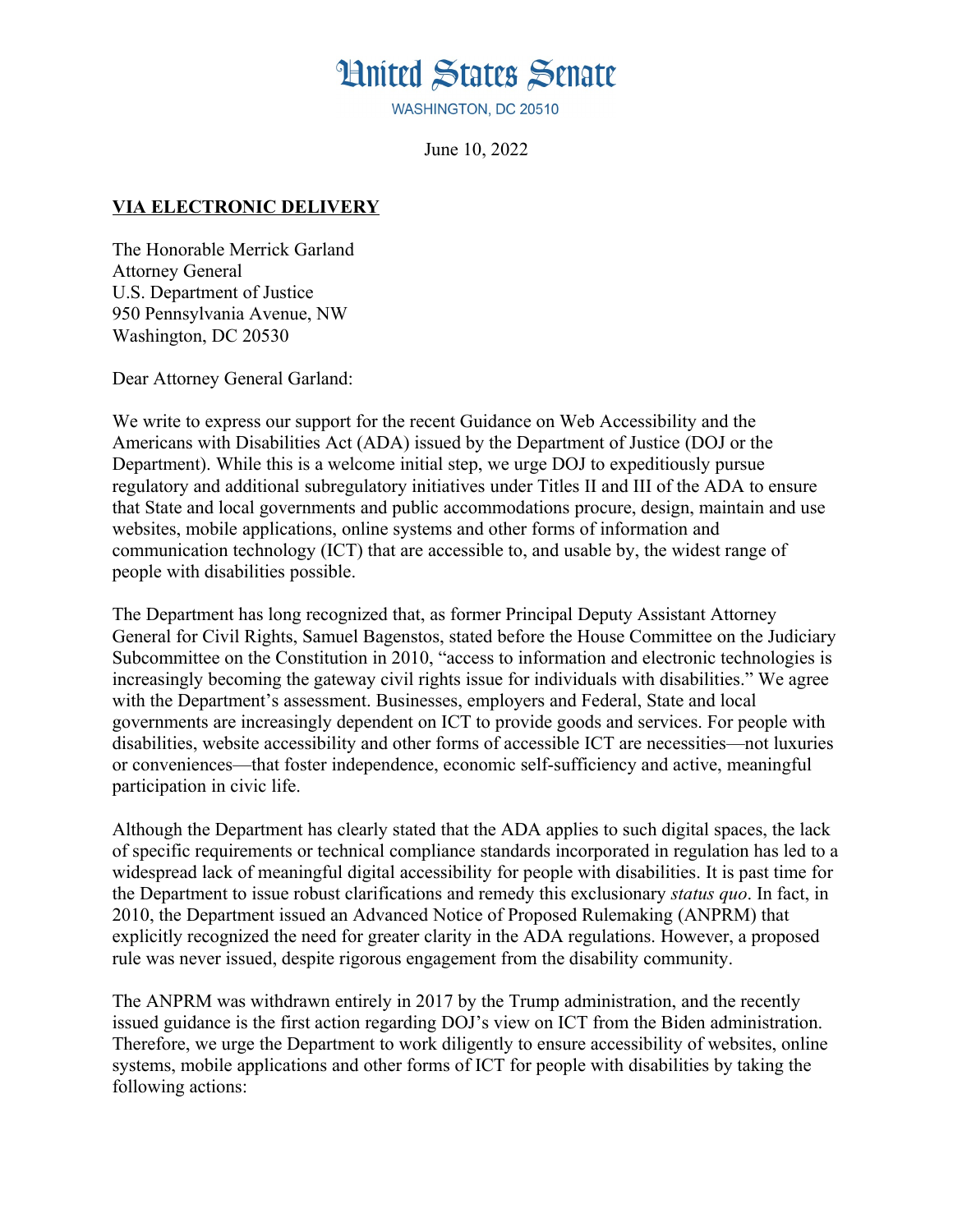- (1) Promulgate updated regulations implementing Titles II and III of the ADA that include clear and enforceable accessibility and usability standards that align with current requirements under Section 508 of the Rehabilitation Act, including the incorporation by reference of internationally accepted Web Content Accessibility Guidelines (WCAG) 2.1 Levels A and AA;
- (2) Clarify that the regulations implementing Title III of the ADA apply to websites, online systems, mobile applications and other forms of ICT, regardless of whether a covered entity also owns or operates a physical location offering the same or similar goods, services or information. This will ensure uniform and consistent implementation of the ADA across the country;
- (3) Update existing subregulatory guidance regarding accessibility of websites, online systems, mobile applications and other forms of ICT, such as the technical assistance guidelines on "Accessibility of State and Local Government Websites to People with Disabilities," which were last updated in 2003; and
- (4) Pursue additional focused settlement agreements through Project Civic Access, highlighting website accessibility, as well as online systems, mobile applications and other ICT, which can be used not only to advance accessibility under the specific settlement parties, but also to provide clear policy guidance for all covered entities.

Regulatory action by DOJ in this area is critical: there is a virtual flood of new and emerging technologies entering the marketplace and being incorporated into our daily lives. If these technologies are inaccessible, they will leave behind many people with disabilities. In keeping with the mission of President Biden's Executive Orders 13895, "Advancing Racial Equity and Support for Underserved Communities Through the Federal Government,*"* and 14035, "Diversity, Equity, Inclusion and Accessibility in the Federal Workforce*,*" the Department should take the aforementioned actions to demonstrate its continued commitment to the goals of the ADA and the advancement of equity for people with disabilities.

We appreciate your attention to this important matter and look forward to working with you in our shared goal of achieving equity and inclusion for all Americans.

Sincerely,

Tammy Orckwatt

 $Tamm\nu$ Duckworth United States Senator

Richard J. Durbin United States Senator